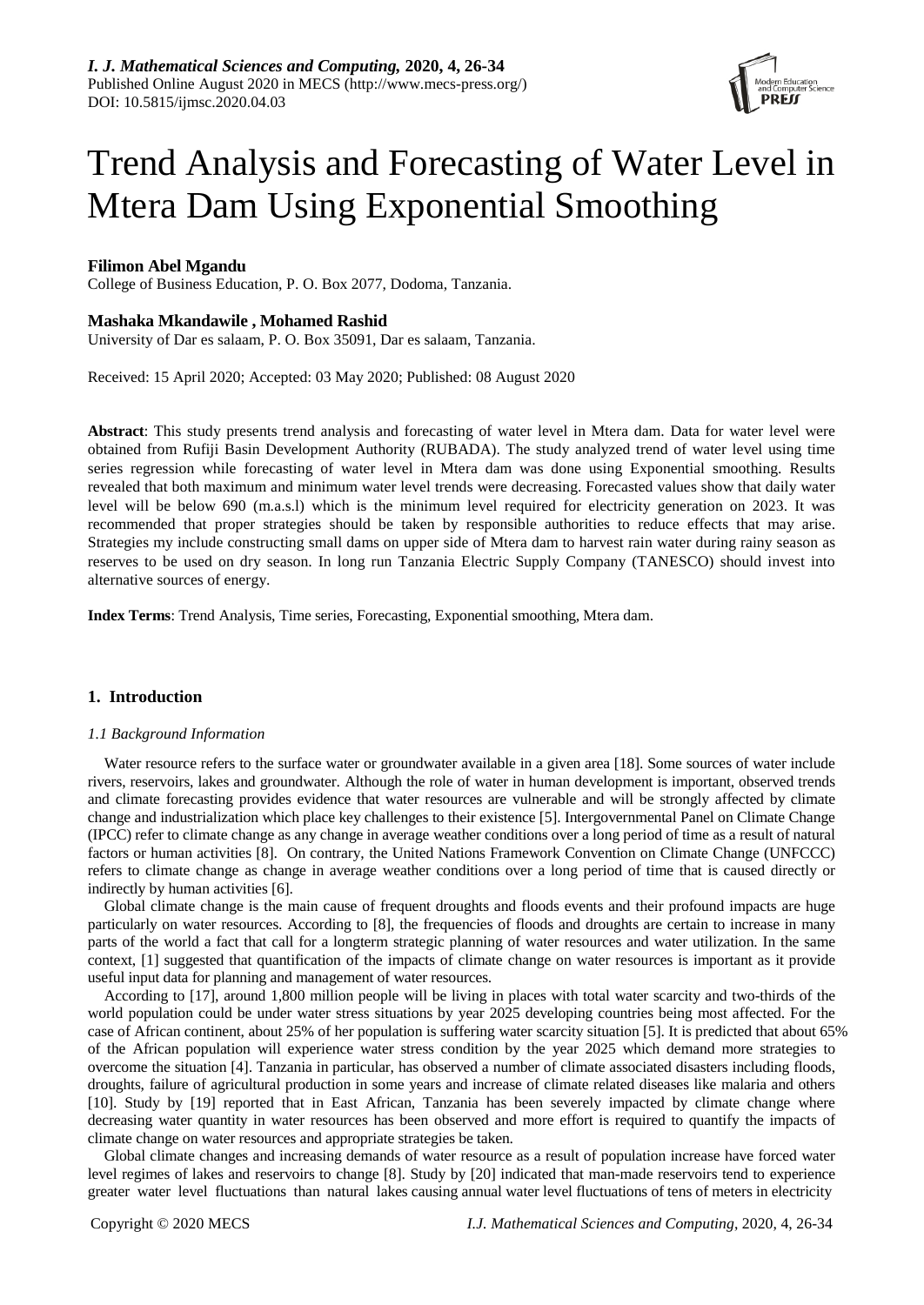generating dams. It is important to understand the impacts of climate change in Tanzanian's hydropower dams to prepare appropriate measures.

Water resources in Tanzania are earmarked to face non-uniform climate change impacts that will lead to fluctuations water levels in most basins [12]. Increasing river flow in some basins, drying - up of some water bodies and intrusion of sea water into fresh water bodies including groundwater are expected [16]. In the recent past, two - thirds of rivers in Tanzania experienced reduced water volume due to decreased rainfall and increased temperature, which are key indicative parameters in climate change.

Time series forecasting refers to the process of predicting the future values using mathematical models by understanding the behavior of historical values in a time series [13]. A time series is a set of data points measured over successive time intervals and is mathematically defined as a set  $x(t)$ ,  $t = 1,2,3, ...$  where t denotes time.

This study investigated trends of water level in Mtera dam. It also forecasted future values of water level to understand future scenarios. Data for water level in Mtera dam were obtained from the Rufiji Basin Development Authority (RUBADA). Water levels were measured in meter above sea level (m.a.s.l).

## *1.2 Statement of the problem*

Water resources and water volumes are critical inputs to Tanzania major socio-economic activities including food security through irrigation agricultural sector performance, water for industries and water for people (clean and safe water for good health workforce). Furthermore, water in rivers and reservoirs is pivotal to electric powering industrial and household activities [7]. Therefore, changes in water flow affects Tanzania Electric Supply Company (TANESCO) capacity to produce and supply electricity hence hinders Tanzania government machineries capacity to support socioeconomic activities of her fast-growing populations [116].

Mtera dam has been subject to fluctuations of water level consequently causing problems to Tanzania Electric Supply Company (TANESCO) and to people's properties. Therefore, forecasting water levels of the dam has attracted attention of the researchers in the country. This study investigated the trend of water level and forecasted water level in Mtera dam to understand the situation for five years to come.

# *1.3 Related studies*

Different studies have been done in different areas of the World on forecasting water level on lakes and reservoirs. Foristance, the study by [11] employed Neural Networks and six feature groups comprising of water levels, rainfall, evaporation rate, discharges for rivers Malewa and Gilgil and one pair of time harmonics were used to develop neural network models to forecast water levels for Lake Naivasha in Kenya. The neural network models developed were able to forecast effectively the reservoir levels for the lake for four consecutive months after a given month and given data for six consecutive months prior to the month. It was found that the more the number of feature groups used, the higher the ability of neural networks to forecast accurately the reservoir levels. Data compression generally reduced the size and computation time of the models.

The study by [15] forecasted groundwater level at Maheshwaram watershed, Hyderabad, India. The study employed artificial neural network (ANN) model to forecast water levels. The model efficiency and accuracy were measured based on the root mean square error (RMSE) and regression coefficient (R2). The model provided the best fit and the predicted trend followed the observed data closely (RMSE = 4.50 and R2 = 0.93). It was observed that ANN was precise and accurate groundwater level forecasting. Also, [3] forecasted surface water level fluctuations of lake Van by artificial neural networks. It is concluded that ANN and ARMAX models are very useful for the short-term predictions of the time series data. It was seen that ANN models outperform ARMAX models.

This study used Exponential smoothing approach in forecasting of water level. Exponential smoothing assigns exponentially decreasing weights where greater weight is given to most recent observations and less weight is given to oldest observations in water levels time series data.

#### **2.Research methods**

#### *2.1 Trend analysis*

A trend is a tendency or movement of the data at a specific period of time. In this study line charts were used to show how water levels changed over time. To test whether a linear trend occurs, a time series regression equation 1 was used with time  $t$  as independent variable and water level  $y$  as dependent variable.

$$
y = \beta_0 + \beta_1 t + \varepsilon \tag{1}
$$

Where  $\beta_1$  is the slope coefficient and  $\beta_0$  is the least square estimate of the intercept. The following hypothesis was used to test the linear trend:

H0:  $\beta_1$ =0 and

H1:  $\beta_1 \neq 0$ .

Copyright © 2020 MECS *I.J. Mathematical Sciences and Computing*, 2020, 4, 26-34 If the null hypothesis is rejected, the slope is significantly different from zero and the linear trend is significant at  $\alpha$ =0.05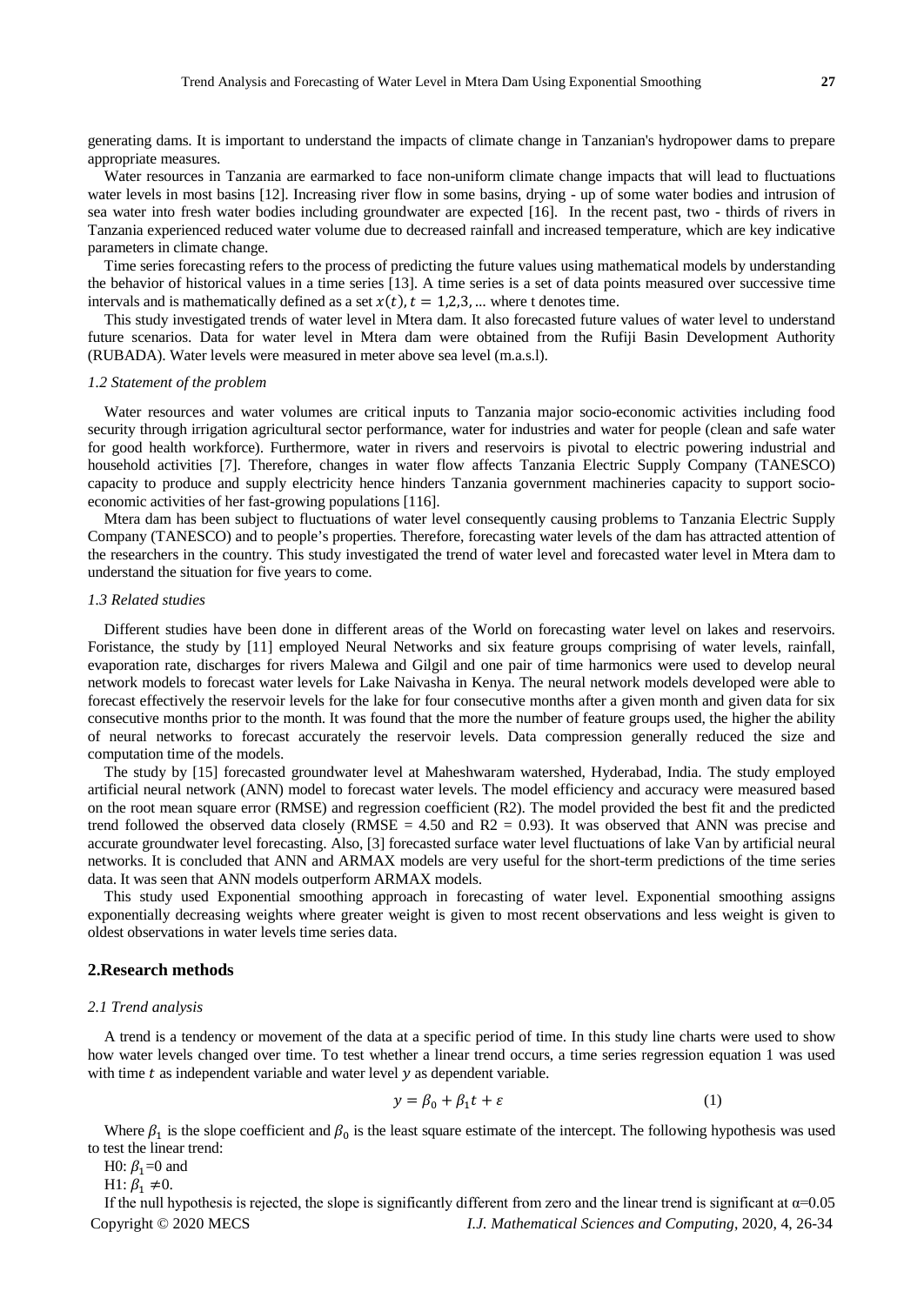level of significance meaning that there are changes over time in water level.

#### *2.2 Forecasting*

On other hand, exponential smoothing approach was used in forecasting of water level. Exponential smoothing assigns exponentially decreasing weights where greater weight is given to most recent observations and less weight is given to oldest observations [7]. Most recent data are seen as more relevant to the model and are given more weight compared to the oldest observations. Triple exponential smoothing is an addition to double exponential smoothing to capture seasonality in time series data. Three smoothing parameters are used: alpha denoted by α for level equation, beta denoted by β to capture trend and gamma denoted by  $\gamma$  to capture seasonality in time series. m denote the frequency of the seasonality, k is the integer part of  $\frac{h-1}{m}$  and h= 1,2,.... The additive model equation 2 is desired when the seasonal trend is of the similar magnitude throughout the data set, while the multiplicative model equation 3 is desired when the magnitude of seasonality changes with time [7].

The component form for additive method is:

| Forecast equation:                               | $\hat{y}_{t+h t} = l_t + hb_t + s_{t+h-m(k+1)}$                  |     |  |
|--------------------------------------------------|------------------------------------------------------------------|-----|--|
| Level equation:                                  | $l_t = \alpha (y_t - s_{t-m}) + (1 - \alpha)(l_{t-1} + b_{t-1})$ | (2) |  |
| Trend equation:                                  | $b_t = \beta (l_t + l_{t-1}) + (1 - \beta) b_{t-1}$              |     |  |
| Seasonality equation:                            | $S_t = \gamma (y_t - l_{t-1} - b_{t-1}) + (1 - \gamma) S_{t-m}$  |     |  |
| The component form for multiplicative method is: |                                                                  |     |  |
| Forecast equation:                               | $\hat{y}_{t+h t} = (l_t + hb_t) s_{t+h-m(k+1)}$                  |     |  |

Level equation:  $l_t = \alpha \frac{y_t}{s_{t-m}} + (1 - \alpha)(l_{t-1} + b_{t-1})$  $\overline{3}$ 

Trend equation:  $b_t = \beta (l_t + l_{t-1}) + (1 - \beta) b_{t-1}$ 

Seasonality equation:  $s_t = \gamma \frac{y_t}{l_{t-1} + b_{t-1}} + (1 - \gamma) s_{t-m}$ 

#### *2.3 Model selection criteria*

Akaike's information criterion (AIC) and Bayesian Information Criterion (BIC) are the statistics that helps in model selection. They compare the superiority of a set of statistical models to each other and lower AIC or BIC value shows a better fit [14]. AIC and BIC are defined in equation 3 to equation 5 and in each case  $y$  is the observed data,  $n$  is the number of observations,  $k$  is the number of parameters to be approximated and  $L$  is the maximized value of the likelihood function for the estimated model.

$$
AIC = -2 \cdot \log L + 2k \tag{3}
$$

For small sample  $\left(\frac{n}{k}\right)$  $\frac{n}{k}$  < 40  $\int$  *AIC<sub>c</sub>* is used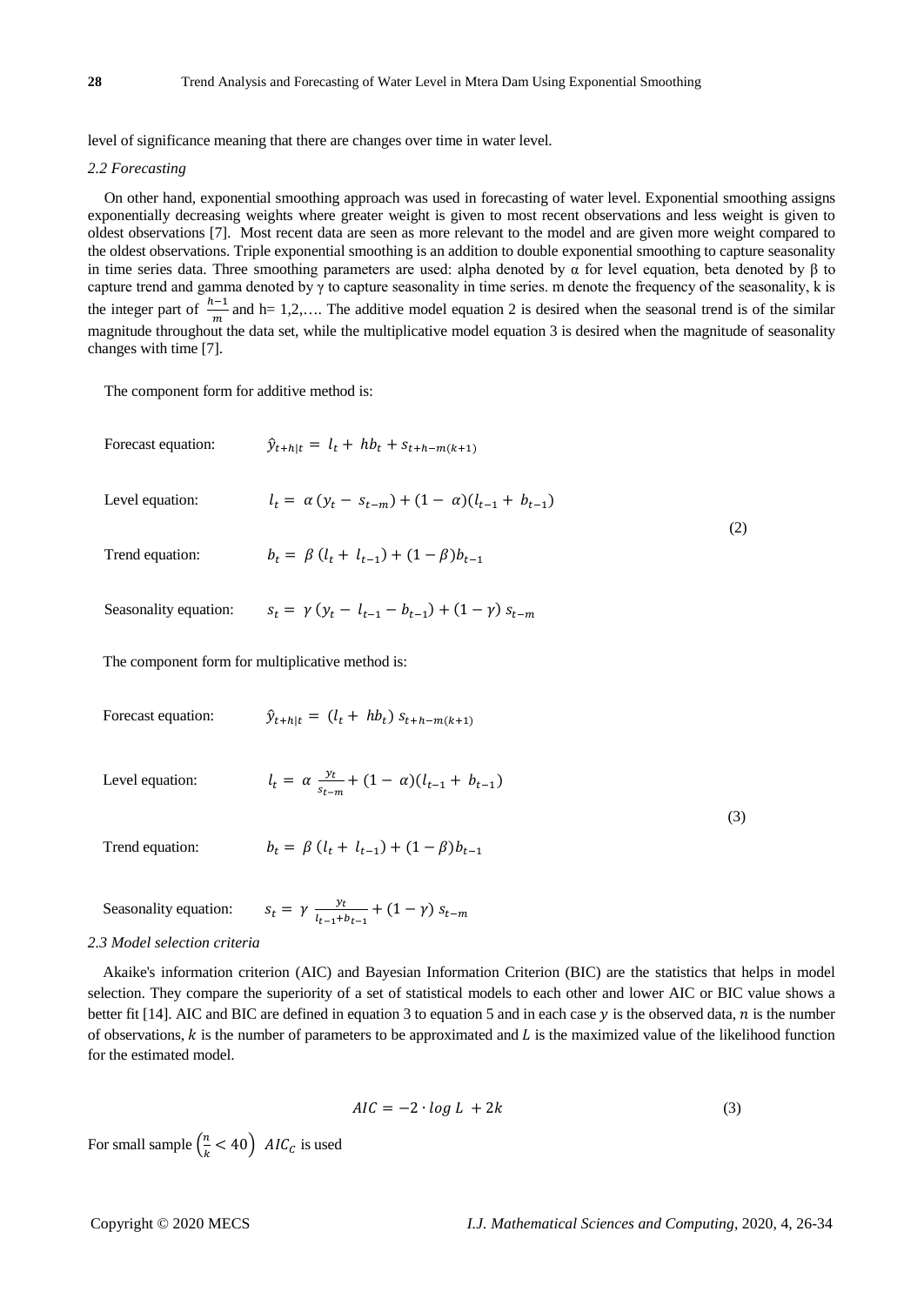$$
AIC_{C} = -2 \cdot \log L + 2k + \frac{2k+1}{n-k-1}
$$
 (4)

$$
BIC = -2 \cdot \ln L + k \cdot \ln(n) \tag{5}
$$

## *2.4 Forecast Performance Measures*

[2] suggested various performance measures including Mean Absolute Error (MAE), Mean Absolute Percentage Error (MAPE), Mean Percentage Error (MPE), Mean Squared Error (MSE) and Root Mean Squared Error (RMSE) to approximate forecast accuracy and to compare different models. According to [2] performance measures are defined in equation 6 to equation 9 where in each definition  $y_t$  is the actual value,  $f_t$  is the forecasted value,  $e_t = y_t - f_t$  is the forecast error and *n* is the size of the test set,  $\hat{y} = \frac{1}{n} \sum_{t=1}^{n} y_t$  is the test mean and  $\sigma^2 = \frac{1}{n-1} \sum_{t=1}^{n} (y_t - \hat{y})^2$  is the test variance.

Mean Absolute Error (MAE)

$$
MAE = \frac{1}{n} \sum_{t=1}^{n} |e_t|
$$
\n<sup>(6)</sup>

Mean Absolute Percentage Error (MAPE)

$$
MAPE = \frac{1}{n} \sum_{t=1}^{n} \left| \frac{e_t}{y_t} \right| \cdot 100 \tag{7}
$$

Mean Percentage Error (MPE)

$$
MPE = \frac{1}{n} \sum_{t=1}^{n} \left(\frac{e_t}{y_t}\right).100\tag{8}
$$

Root Mean Squared Error (RMSE)

$$
RMSE = \sqrt{\frac{1}{n} \sum_{t=1}^{n} e_t^2}
$$
 (9)

### **3.Results and discussion**

#### *3.1 Trend analysis of water level.*

Maximum and minimum water levels were considered and the results are summarized in Table 1. Trend for minimum water level was significant while trend for maximum water level was not significant at  $\alpha = 0.05$ .

Table 1: Trends of water level

| Variable                             | Trend | p value | <b>Status</b>   |
|--------------------------------------|-------|---------|-----------------|
| Maximum water level Decreasing 0.117 |       |         | Not significant |
| Minimum water level Decreasing 0.011 |       |         | Significant     |

Figure 1 shows a decreasing trend of maximum water level in the dam. However, the trend is not significant at  $\alpha$ =0.05 with  $p > 0.05$  as shown in Table 1. Figure 2 shows a decreasing trend of minimum water level in the dam. The trend is significant at  $\alpha$  =0.05 with  $p \le 0.05$  as shown in Table 1.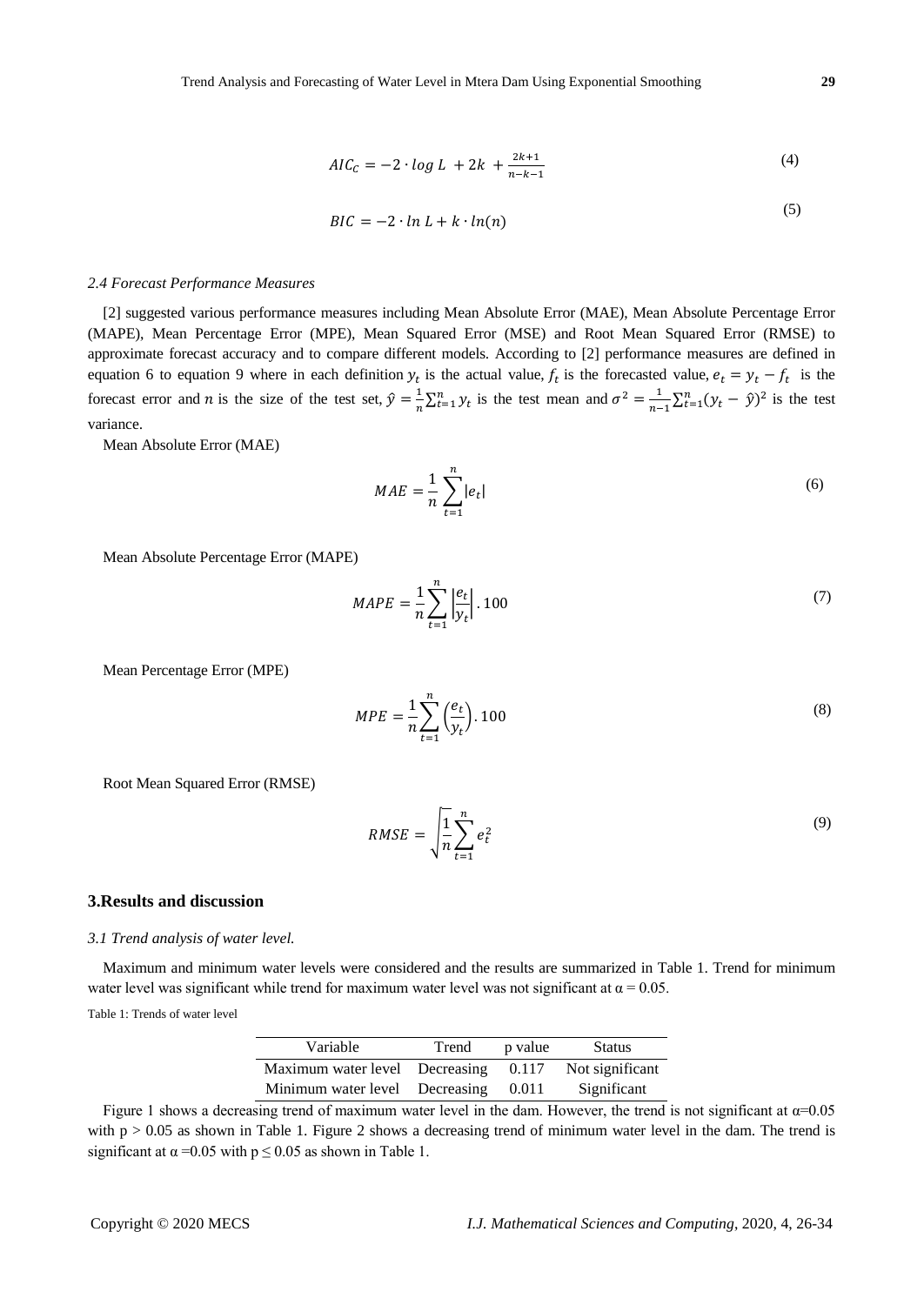

Figure 1: Maximum water level trend.



Figure 2: Minimum water level trend.

Trend analysis indicates that water level in Mtera dam is decreasing over time. Both maximum and minimum water level trends were negative however for maximum it was not statistically significant at  $\alpha = 0.05$  compared to minimum trend which was significant. These results are in line with the study by [9] which indicated that water levels in storage reservoirs have gone down and competition for water between farmers and hydropower generators has increased.

## *3.2 Forecasting water level in Mtera dam*

The models were estimated in R software using the ets() function in the forecast package. ETS stands for Error, Trend and Seasonal respectively. It is possible to form 15 models with additive errors and 15 models with multiplicative errors [7]. To determine the best model out of 30 ETS models, several criteria such as Akaike's Information Criterion (AIC), Akaike's Information Criterion correction (AICc) and Bayesian Information Criterion (BIC) were used and the aim was to find the model with small AIC,AICc and BIC. Figure 3 shows the monthly water level in Mtera dam.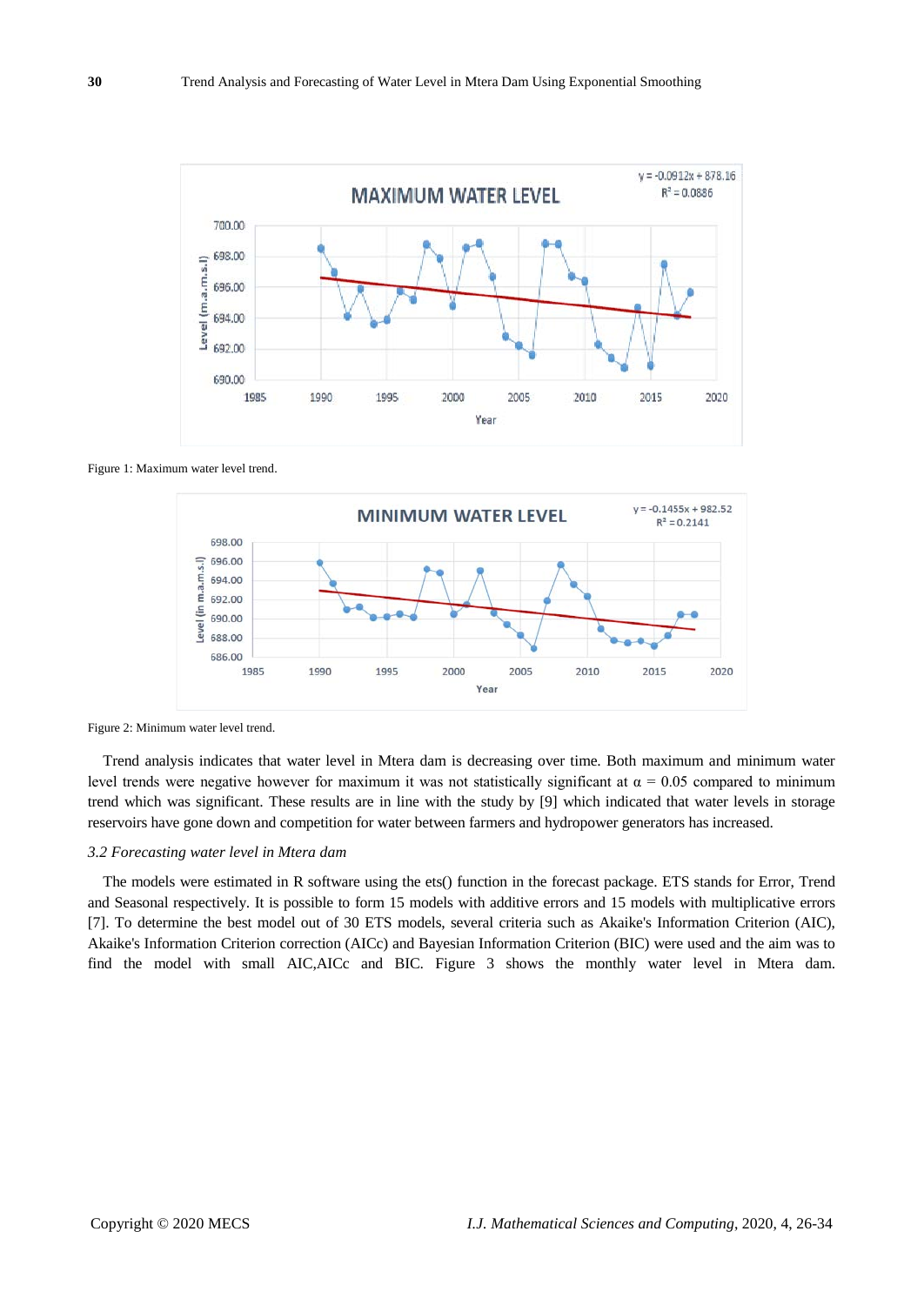Monthly Water level in Mtera dam (1990-2018)



Figure 3: Monthly water level in Mtera dam.

ets() function in forecast package suggest ETS(A,A,A) as appropriate model for monthly water level data in Mtera dam. The model is triple exponential smoothing with trend and additive seasonal component and the smoothing parameters are shown in the Table 2.

Table 2: Smoothing parameters

| Alpha $(\alpha)$ |        | Beta $(\beta)$ Gamma $(\gamma)$ |
|------------------|--------|---------------------------------|
| 0.8881           | 0.0001 | 0.0001                          |

The AIC, AICc and BIC were used to determine which of the ETS models is most appropriate for a given time series. The AIC, AICc and BIC values for optimal model are shown in Table 3.

Table 3: AIC, AICc and BIC values

| AIC      | RIC<br>AICC |           |
|----------|-------------|-----------|
| 2168.921 | 12170.781   | 2234.3604 |

Figure 4 shows the residual analysis results from ETS(A,A,A) where most ACF values are within the 95%, indicating that there is no correlation amongst the residuals. Also Figure 4 is an indicator of the independence of the residual. It also shows that the residuals follow the normal distribution.



Figure 4: Residual analysis results from ETS(A,A,A)

Copyright © 2020 MECS *I.J. Mathematical Sciences and Computing*, 2020, 4, 26-34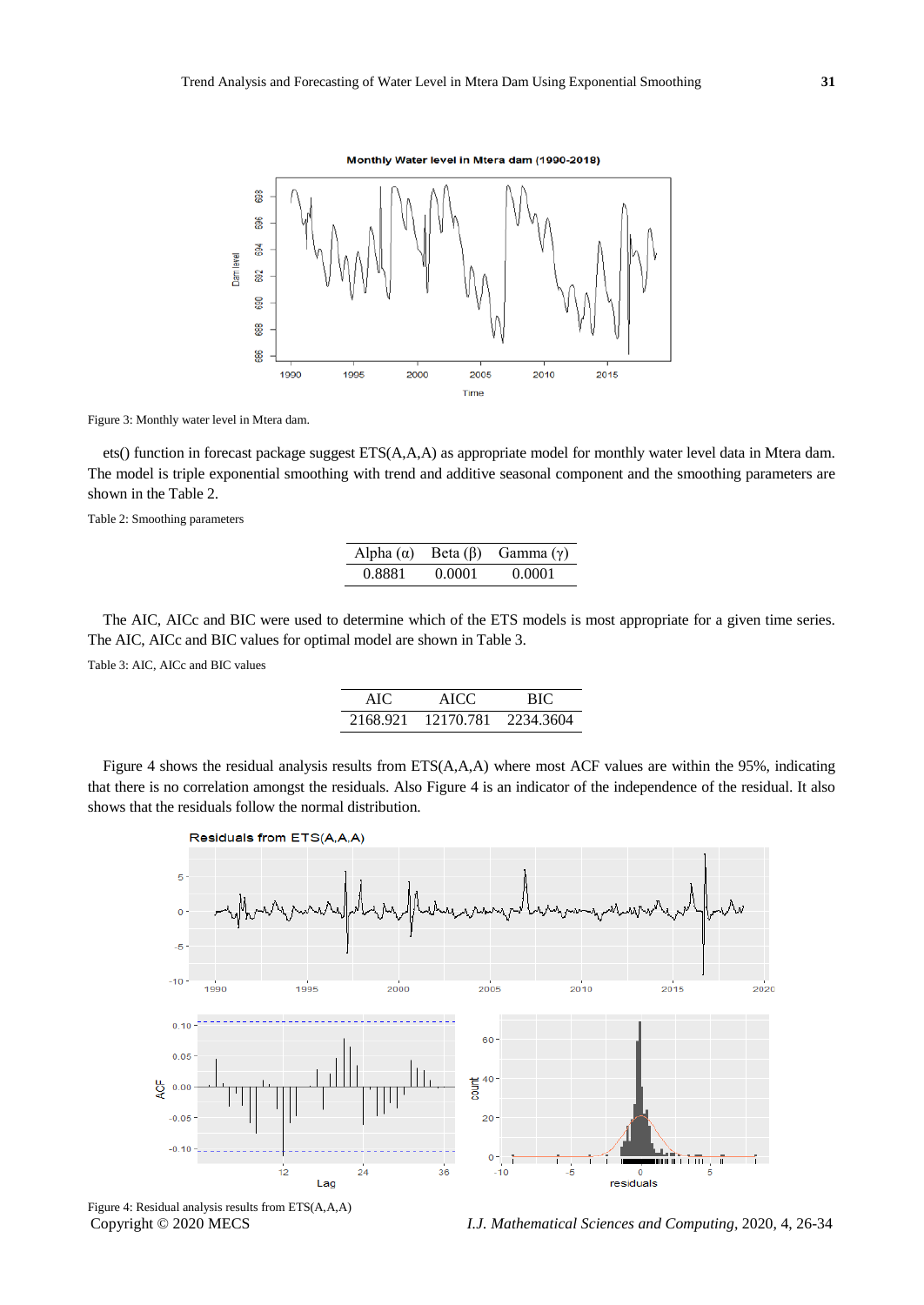The predicted values shows a good agreement with the observed values in Figure 5, indicating that ETS(A,A,A) model has satisfactory predictive ability.



Figure 5: ETS(A,A,A) model validation.

The ETS(A,A,A) model was used to forecast monthly water level in Mtera dam for five years and the forecast are represented by Figure 6.

#### **Forecasts from ETS(A,A,A)**



Figure 6: Five years monthly water level forecast from ETS(A,A,A)

Exponential smoothing methods were applied on Daily water level data and the results are summarized in Table 4. Table 4: Smoothing parameters

|      | Alpha $(\alpha)$ Beta $(\beta)$ Gamma $(\gamma)$ |      |
|------|--------------------------------------------------|------|
| 0.25 | 0.00                                             | 0.25 |

Substituting the values for alpha( $\alpha$ ), beta ( $\beta$ ) and gamma ( $\gamma$ ) on triple exponential smoothing for additive model (system of equations 2), the forecast model is obtained and was used for forecasting.

Different performance measure such as Mean Absolute Error (MAE), Mean Percentage Error (MPE), Root Mean Squared Error (RMSE) and Mean Absolute Percentage Error (MAPE) for the forecasting model are shown in Table 5.

Table 5: Performance measures of ETS(A,A,A)

| RMSE. | <b>MAE</b> | MPE.                         | MAPE |
|-------|------------|------------------------------|------|
|       |            | 1.16369 0.592 -0.0002 0.0853 |      |

Forecasting daily water level data in Mtera dam was done for five years and the results are shown on Figure 7.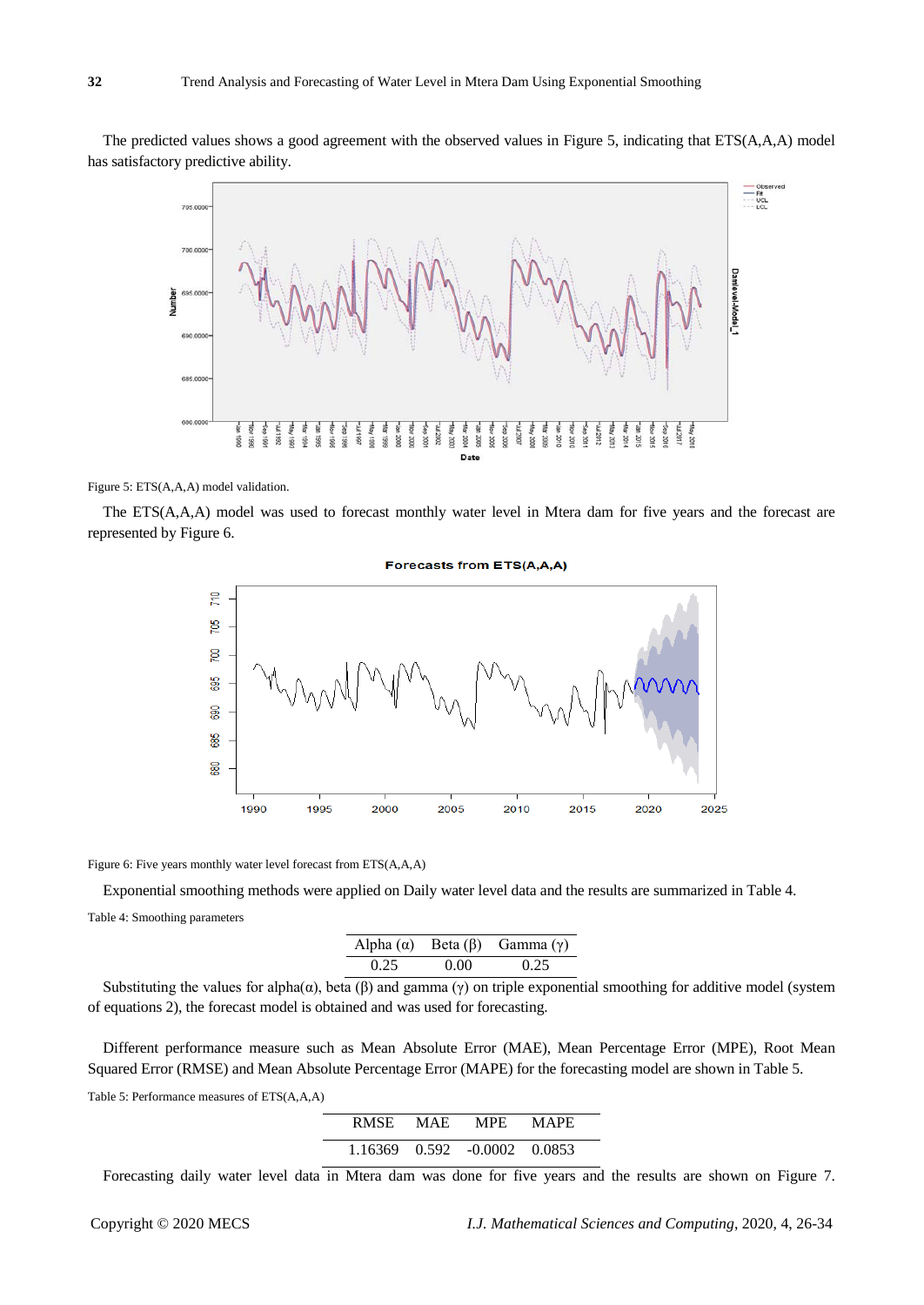

Figure 7: Forecasting with exponential smoothing

Forecasts for five years from exponential smoothing on daily water level data shows that water level will be below the 690 m.a.s.l, which is the minimum water level required for electricity generation on April and May 2023 and therefore TANESCO should prepare strategies to face this challenge.

## **4.Conclusions and Recommendations**

The first aim of this study was to conduct trend analysis on water level. Findings indicate that water level in Mtera dam is decreasing over time. Both maximum and minimum water levels have negative trends. The second aim of this study was to forecast water level in Mtera dam. Forecasts for five years from exponential smoothing on daily water level data shows that water level will be below 690 m.a.s.l, which is the minimum water level required for electricity generation on April and May 2023.

Based on the results from this study that water level in Mtera dam will be below 690 m.a.s.l, which is the minimum water level required for electricity generation on April and May 2023, its recommended that proper strategies should be taken by responsible authorities to reduce the effect that may arise. Strategies may include, constructing small dams on the upper side of Mtera dam on the Great Ruaha river to harvest rain water when the main dam is at its maximum level (698 m.a.s.l). The stored water will be used to fill the main dam when it is approaching its minimum level (690 m.a.s.l). Also, Tanzania Electric Supply Company (TANESCO) should invest on alternative source of energy such as thermal, gas and coal power rather than depending on hydropower which is affected by climate change.

#### **References**

- [1] Abbaspour KC, Faramarzi M, Ghasemi SS and Yang H. Assessing the impact of climate change on water resources in Iran. Water resources research. 2009; 45:10.
- [2] Adhikari, R. and Agrawal, RK. An introductory study on time series modeling and forecasting. arXiv preprint arXiv: 2013; 1302.6613.
- [3] Altunkaynak, A. Forecasting surface water level fluctuations of Lake Van by artificial neural networks. Water resources management. 2007; 21(2):399-408.
- [4] Ashton PJ. Avoiding conflicts over Africa's water resources. AMBIO: A Journal of the Human Environment. 2002;31(3): 236- 242.
- [5] Bates BC, Kundzewicz ZW, Wu S and Palutikof JP. Climate change and water. Technical paper of the intergovernmental panel on climate change, IPCC secretariat, Geneva. Climate Change Policy with a Renewed Environmental Ethic. 2008; 21:85-101.

[6] Bodansky D. The United Nations framework convention on climate change: a commentary.Yale J. Int'l l. 1993;18:451.

- [7] Hyndman RJ and Athanasopoulos G. Forecasting: principles and practice. 2nd edition, OTexts: Melbourne, Australia. OTexts.com/fpp2. Accessed on May 2019. 2018
- [8] IPCC. Report of the nineteenth session of the intergovernmental panel on climate change (IPCC) Geneva, 17-20 (am only) April 2002. 2007.
- [9] Mdemu MV and Magayane MD. Conflict of water use between hydropower and irrigation in Tanzania: The conundrum of sectoral policy approaches to water resources development. 2005.
- [10] Omambia CS and Gu. The cost of climate change in Tanzania: impacts and adaptations. Journal of American Science. 2010;6(3). [11] Ondimu, S. and Murase, H. Reservoir level forecasting using neural networks: Lake Naivasha. Biosystems engineering. 2007: 96(1):135-138.
- [12] Orindi VA and Murray LA. Adapting to climate change in East Africa: a strategic approach (No. 117). International Institute for Environment 2005.